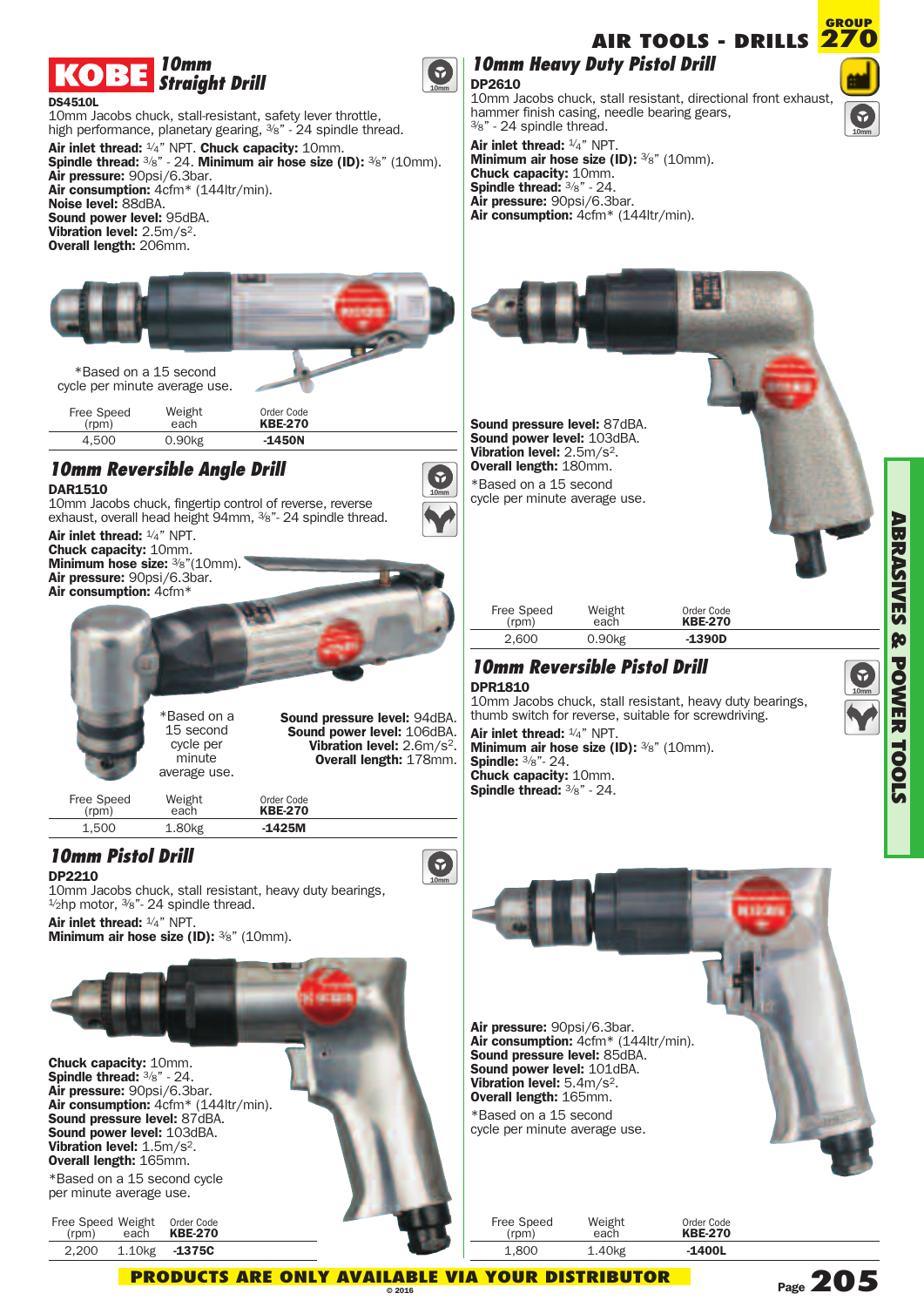

**level #:** 0.4m/s<sup>2</sup>. **Overall length:** 185mm. **†Per EN ISO 15744:2002. #Per EN 28927-5.**

Free Speed Weight ee Speed Weight Order Code<br>(rpm) each **KBE-270** 1,800 1.10kg **-4310K**



**A**

**PO**

**RTOOLS**

**PRODUCTS ARE ONLY AVAILABLE VIA YOUR DISTRIBUTOR**

**Forward/ Reverse lever action.**

**Complete with industrial chuck.**

**© 2016**

**Two speed trigger for slow or fast action.**

**Ergonomic comfortable grip.**